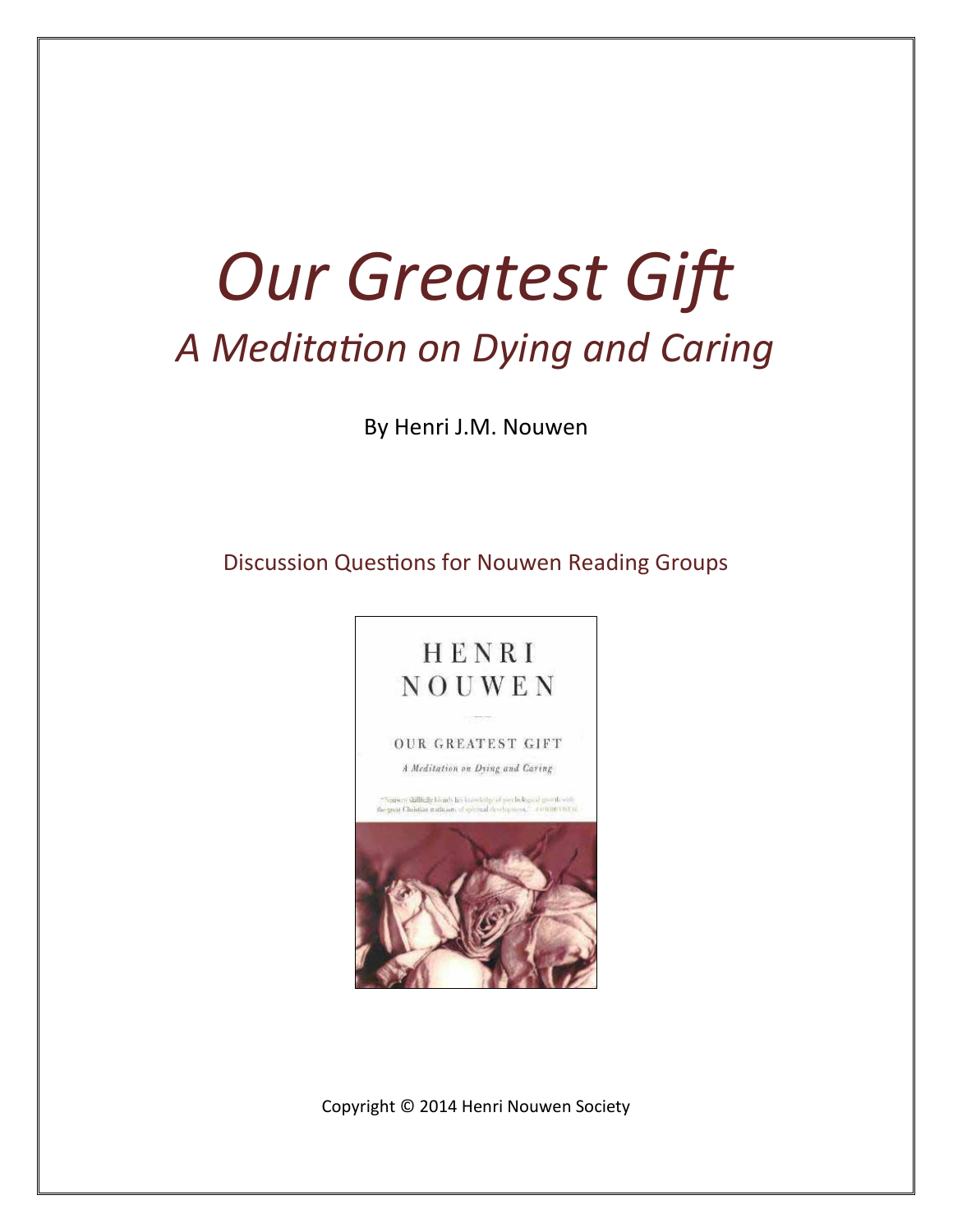

# **About Henri Nouwen**

The internationally renowned priest and author, respected professor and beloved pastor

Henri J.M. Nouwen wrote over 40 books on the spiritual life. He corresponded regularly in English, Dutch, German, French and Spanish with hundreds of friends and reached out to thousands through his Eucharistic celebrations, lectures and retreats. Since his death in 1996, ever-increasing numbers of readers, writers, teachers and seekers have been guided by his literary legacy. Nouwen's books have sold over 2 million copies and been published in over 22 languages.

Born in Nijkerk, Holland, on January 24, 1932, Nouwen felt called to the priesthood at a very young age. He was ordained in 1957 as a diocesan priest and studied psychology at the Catholic University of Nijmegen. In 1964 he moved to the United States to study at the Menninger Clinic. He went on to teach at the University of Notre Dame, and the Divinity Schools of Yale and Harvard. For several months during the 1970s, Nouwen lived and worked with the Trappist monks in the Abbey of the Genesee, and in the early 1980s he lived with the poor in Peru. In 1985 he was called to join L'Arche in Trosly, France, the first of over 100 communities founded by Jean Vanier where people with developmental disabilities live with assistants. A year later Nouwen came to make his home at L'Arche Daybreak near Toronto, Canada. He died suddenly on September 21<sup>st</sup>, 1996, in Holland and is buried in King City, Ontario, not far from the Daybreak Community.

Nouwen believed that what is most personal is most universal. He wrote, "By giving words to these intimate experiences I can make my life available to others." His spirit lives on in the work of the Henri Nouwen Society, Henri Nouwen Stichting (Holland), the Henri Nouwen Legacy Trust, the Henri J. M. Nouwen Archives and Research Collection, and in all who live the spiritual values of solitude, community and ministry, to which he dedicated his life. For more information about Henri Nouwen, his writing and the work of the Henri Nouwen Society visit: www.HenriNouwen.org.

 $1$  Photo of children with Henri in Guatemala by Peter Weiskel. Used with permission.

 $2$  Henri Nouwen in Ukraine.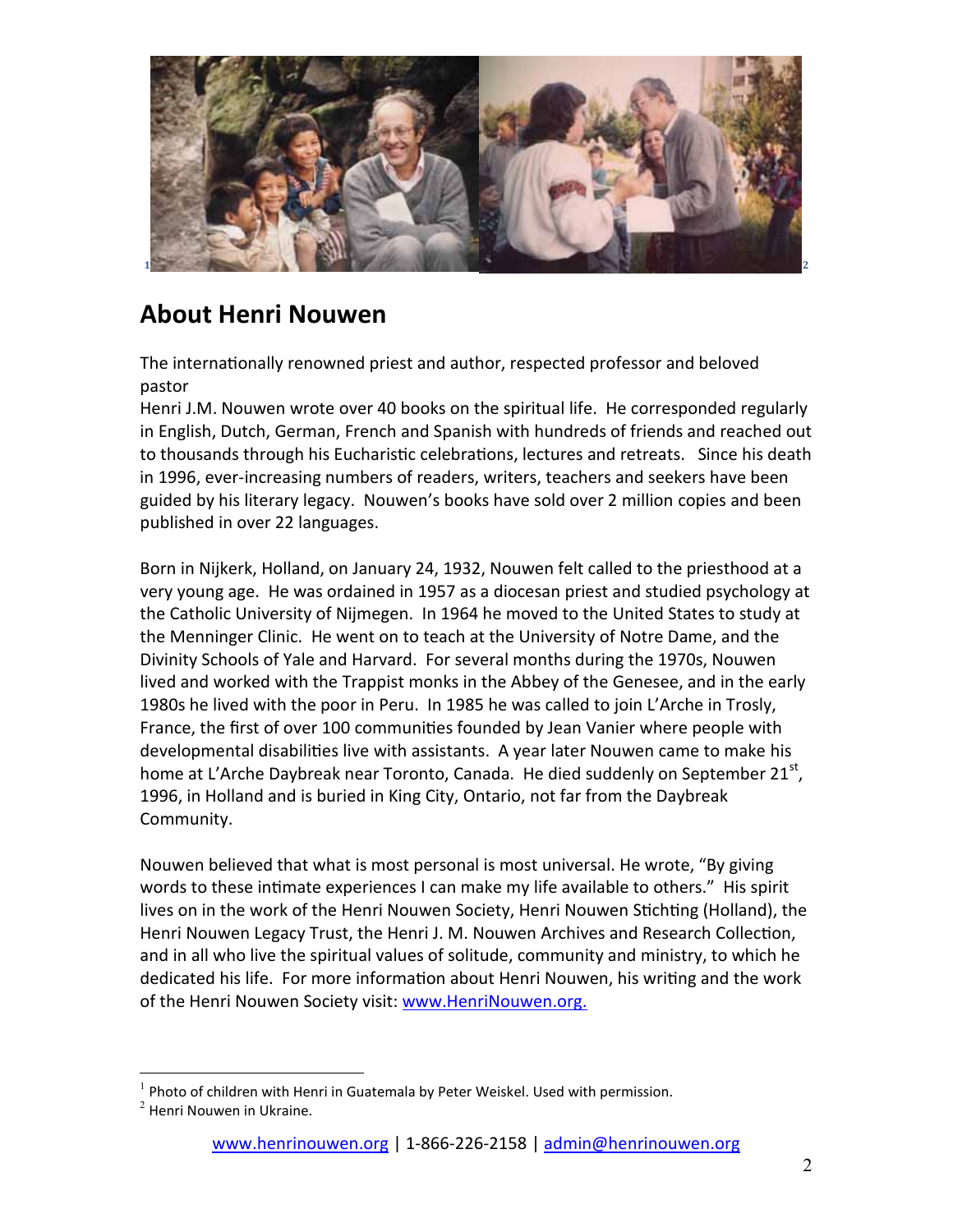# *Our Greatest Gift A Meditation on Dying and Caring* **by Henri J. M. Nouwen**

©1994 by Henri J. M. Nouwen Harper One New York, HarperCollins Publishers, 109 pages (paperback)

### *Discussion Questions for Nouwen Reading Groups*

Prepared by Claire S. Merritt

*Recommended number of meetings for this book: 4*

The deaths of family members and friends inspired Henri Nouwen to write this book in which he explores how to live in a way that will give meaning to our death and how to care compassionately for those who are dying.

#### **Prologue, Introduction and Part One:** *Dying Well:* **pp. xi-46 Questions for Discussion:**

- 1. In the Prologue Henri describes Maurice Gould, "Moe", a member of L'Arche Daybreak, who had died, as someone "who, through his fragility and weakness, had helped us create community during his life" and who "did so even more through his death" (p. xv). What does Henri mean? Have you experienced someone's death as an event that brought you closer to others? If so, share your experience.
- 2. Henri's friend Nathan asks him: "Where and how do you want to die?" (p. xvi). How would you answer that question?
- 3. Henri asks how we can prepare ourselves for our death. What thoughts, if any, have you given to preparing yourself for your death?
- 4. In the introduction Henri uses the solitude of a borrowed apartment in Germany to try to befriend his own death and to find ways to help others befriend theirs. Why do you think it is necessary to come to terms with our own death before we can help others?
- 5. According to Henri, in order to prepare for death we must enter a second childhood. What does he mean by this? How does the life of Jesus illustrate this point?
- 6. How did Henri's serious accident change his attitude toward death? If you have ever come close to death how did that experience change you?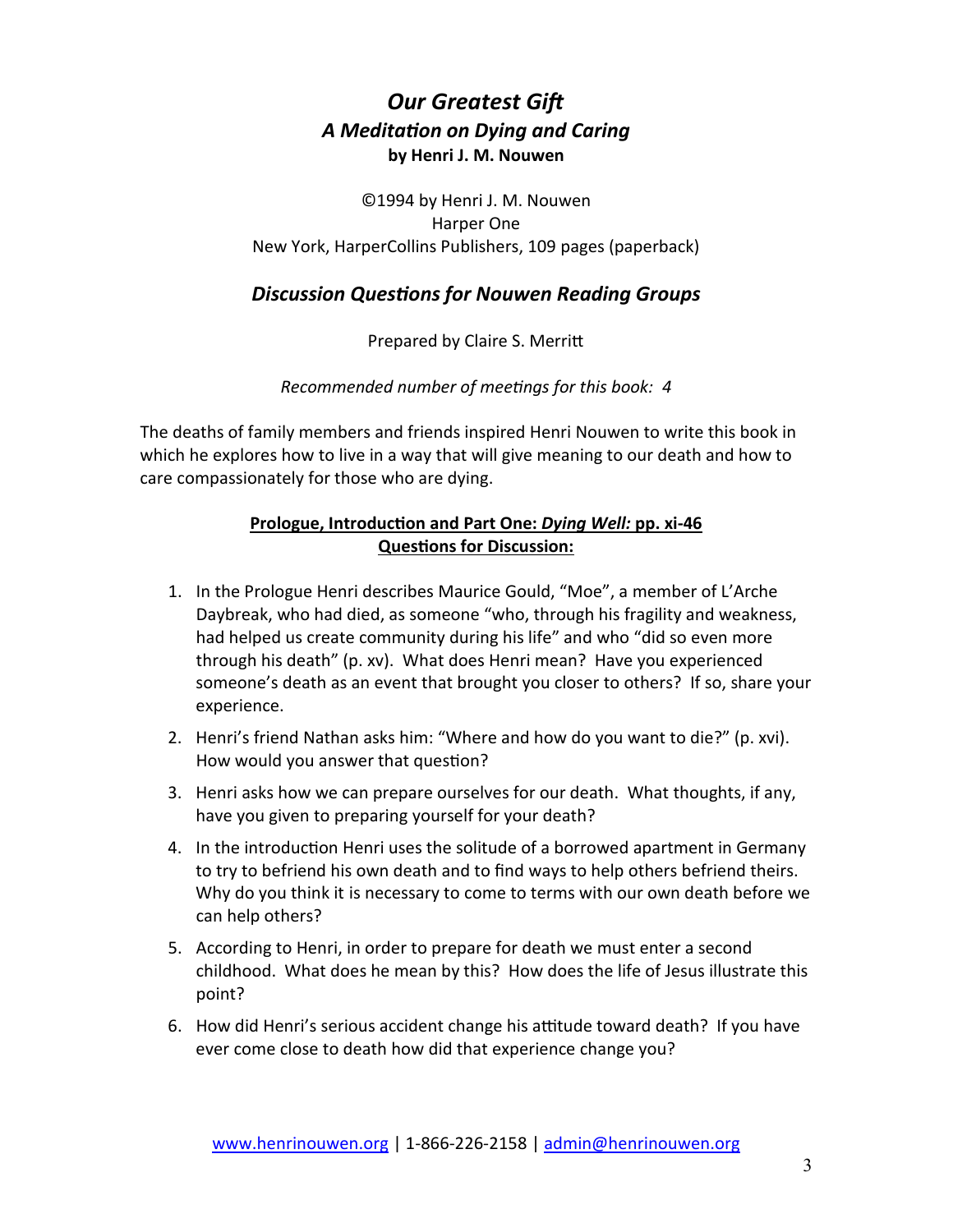- 7. Henri talks about the freedom that comes with recognizing that we are children of God. What does this freedom consist of? How does it differ from the freedom we associate with personal independence?
- 8. How did you respond to the story about the twins who argue about whether or not there is anything after the womb?
- 9. Henri states: "Two of the greatest joys experienced are the joy of being different from others and the joy of being the same as others" (p.21). Share how you have experienced each of these joys.
- 10. "A good death is in solidarity with others" (p. 24), according to Henri. Why is that so? Why is death not the ultimate separation?
- 11. How does the recognition of our common mortality enable us to help others?
- 12. What has Henri learned from his sister-in-law as she prepares for her death? What have you learned from a loved one who was (or is) dying?
- 13. How can Jesus' death serve as an example for us? How can our death "bring the Spirit of God to those we leave behind" (p. 35)?
- 14. What does Henri mean by "fruitfulness"? How does Jesus exemplify this concept? Which other historical figure illustrates this for you?
- 15. "Our doing brings success, but our being bears fruit" (p. 38). What are the fruits that you hope your life will bear?
- 16. Henri is deeply moved by the suffering of people dying of AIDS. How have the churches failed these persons? What hope does he find in their deaths?

#### **Notes**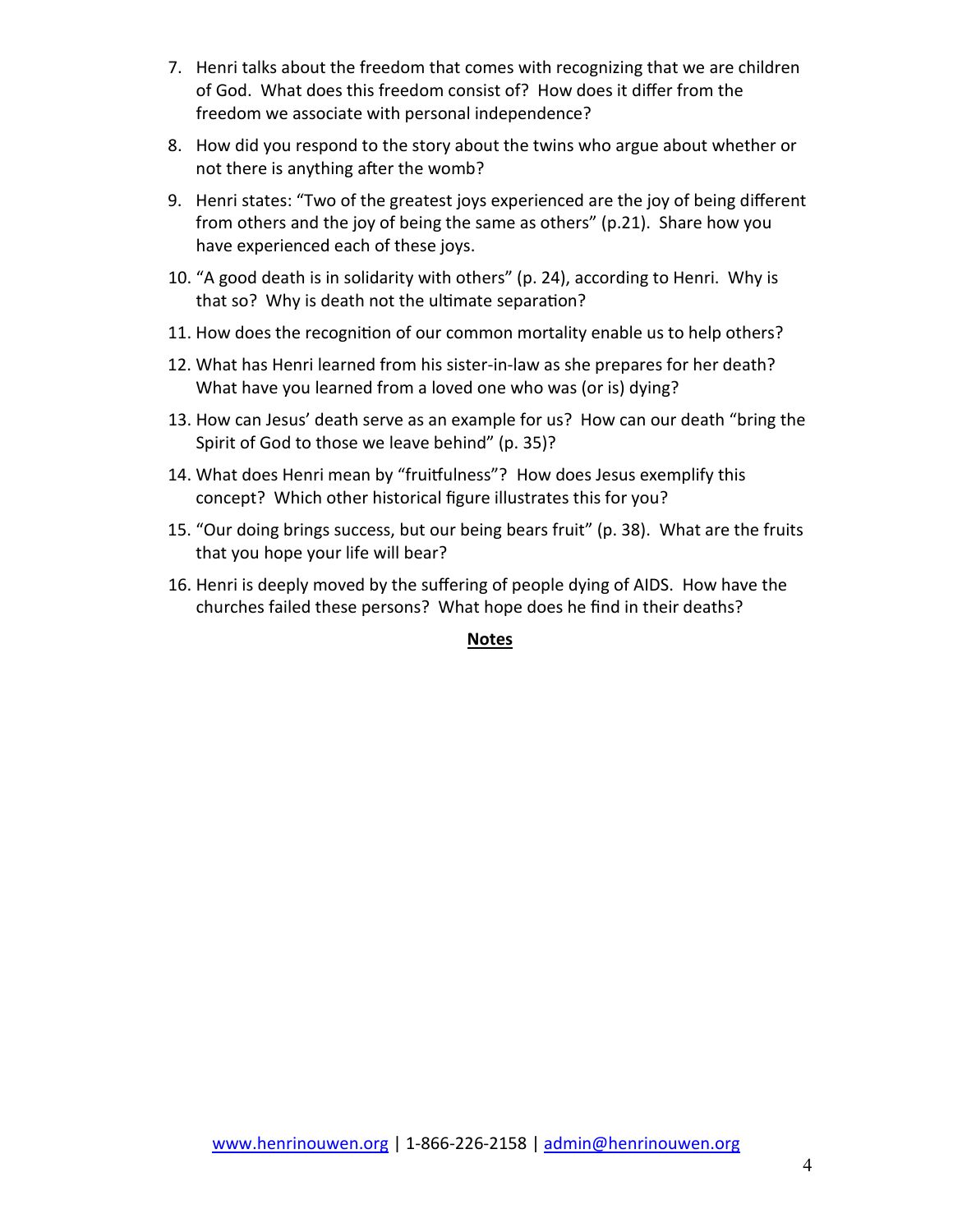#### **Part Two:** *Caring Well***, Conclusion and Epilogue***:* **pp. 47-109 Questions for Discussion:**

- 1. "Caring for [Moe] became a great challenge, a challenge at once painful and joyful." (p. 52). Reflect on a time when you were called to be a caregiver – how did you experience this relationship?
- 2. "The choice to see our own and other people's decreasing abilities as gateways to God's grace is a choice of faith" (p. 54). How can the story of Jesus help us make that choice?
- 3. It could be said that the health care system has become an industry in which care is a commodity. How does this vision dehumanize those in need of care?
- 4. What is Henri's concept of care? What are specific ways of caring for others?
- 5. "Our greatest suffering comes from losing touch with my/our belovedness and thinking of ourselves only as a useless, unwanted presence" (p. 57). Share your own experience of this suffering.
- 6. What does it mean to be present to someone who is dying? Why should we not try to do this alone?
- 7. What is the importance of community? Where have you experienced a true community?
- 8. Share an experience of serious illness or death that brought you closer to others.
- 9. How can the image of trapeze artists be an analogy of our relationship with God?
- 10. Henri describes visits to the graves of departed loved ones as a way to keep them in his life. How do you remember and commemorate the lives of family members and friends you have lost?
- 11. "By dying with and for us, Jesus wanted to dispel our illusions, heal our divisions, and forgive our sins so that we can rediscover that we are each other's brothers and sisters." (p. 72). Explore the implications of this statement for how we care for persons who are dying.
- 12. "To care also means to gently encourage our dying friend to die with and for others" (p. 74). How does Henri suggest we do this? How does this help both the dying person and those that care for him?
- 13. Why is it good to keep dying people connected to what is happening in the outside world instead of shielding them from it?
- 14. How do the images of our planet from outer space give us a new perspective on our lives?
- 15. As a result of a debilitating illness, how does our search for meaning change? What can give new meaning to our life? How does Jesus' passion illustrate this?
- 16. How can we help the dying move from action to dependence, to an understanding of their weakness not as a failure but as a fulfillment of their lives? How does our society make it difficult to see the fruitfulness of our death?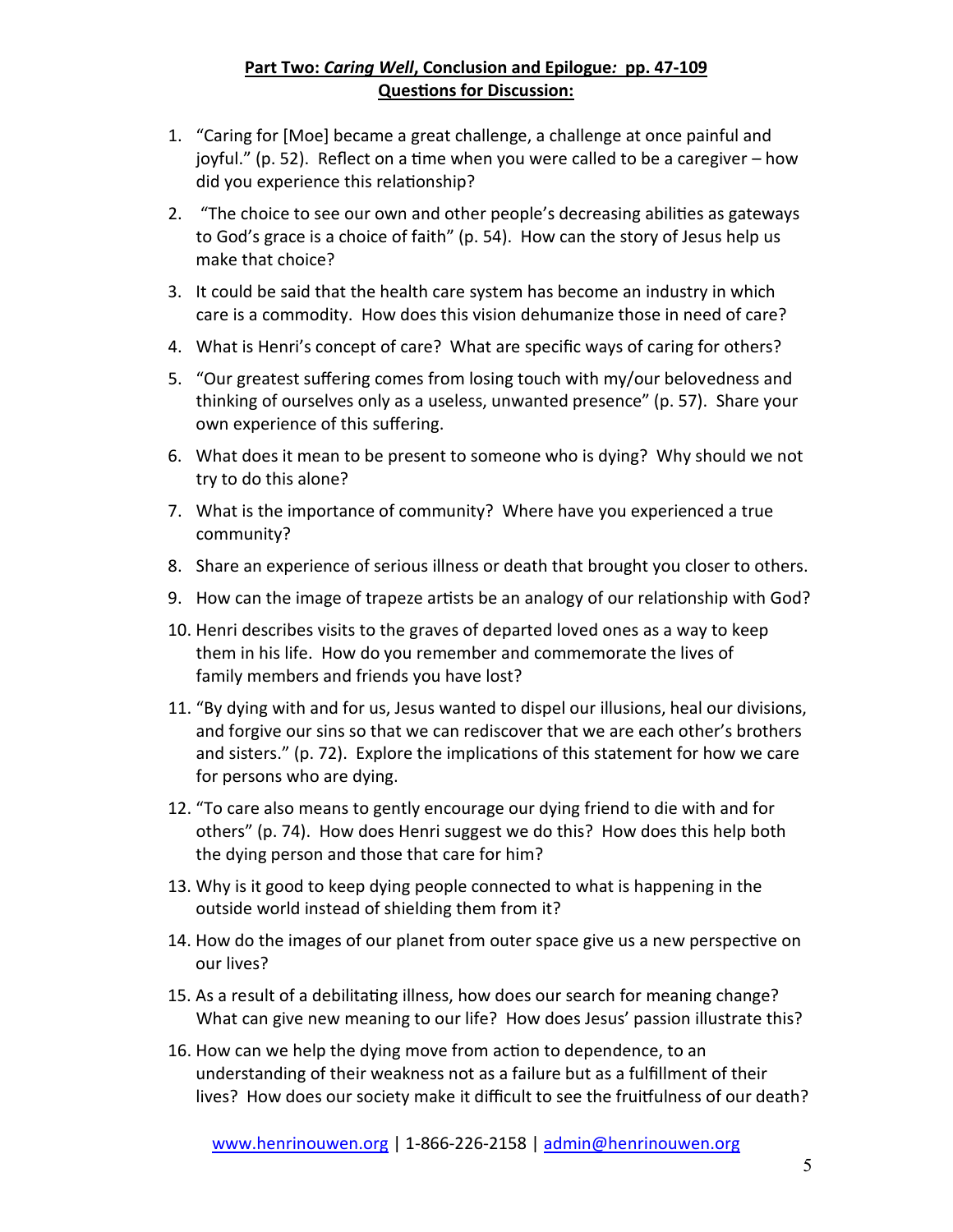- 17. "In our dying, we become parents of generations to come" (p. 90). What does Henri mean by this?
- 18. Henri describes meals at L'Arche Daybreak as "memorial meals" (p. 93). How do these meals celebrate both life and death? How has modern life eroded the importance of family meals?
- 19. How has this book changed your thinking about your own death and that of others?

#### **Notes**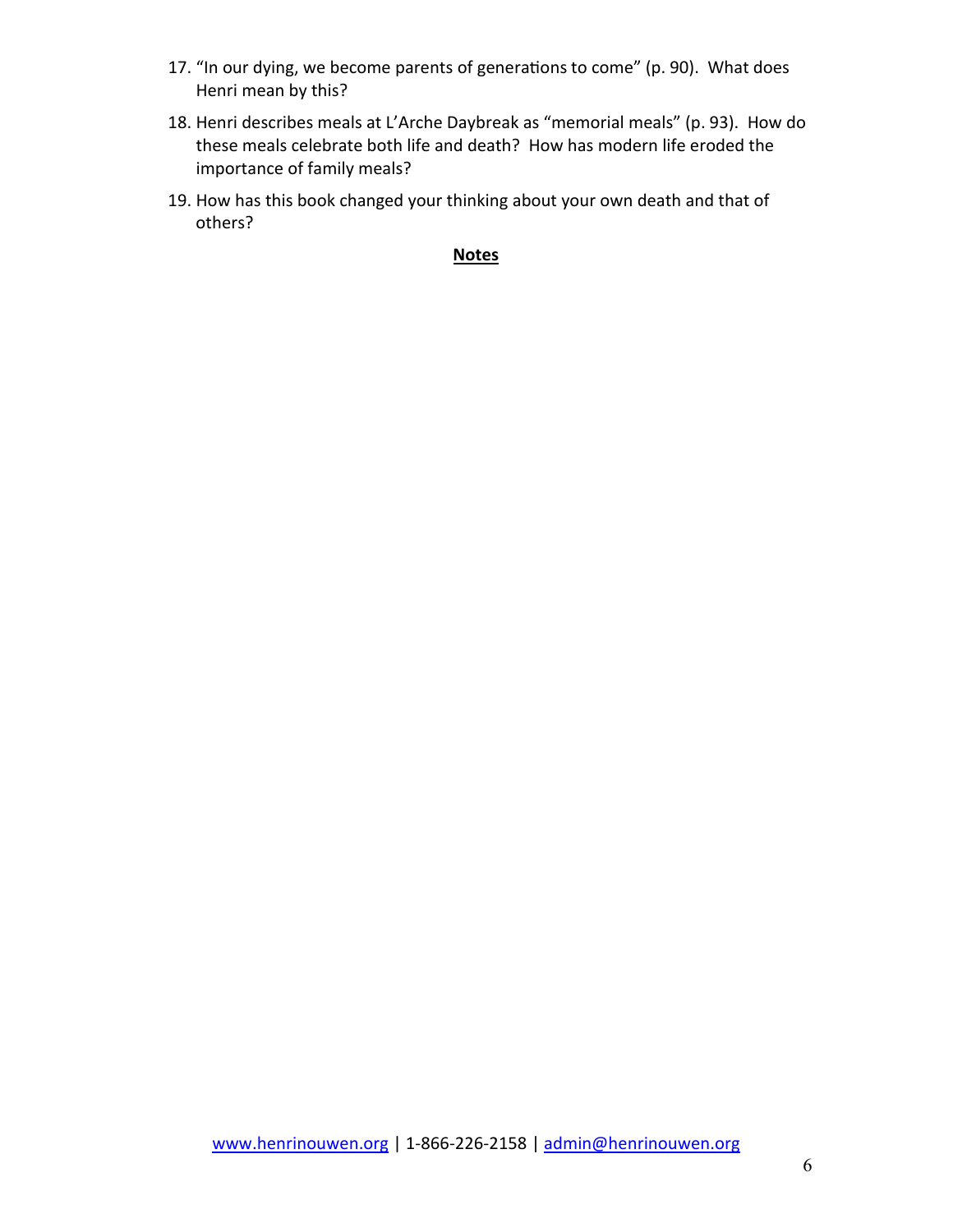**Nouwen Reading Group Book:\_\_\_\_\_\_\_\_\_\_\_\_\_\_\_\_\_\_\_\_\_\_\_\_\_\_\_\_\_\_\_\_**

**Group Members**:

| Name | <b>Phone Number</b> | E-mail |
|------|---------------------|--------|
|      |                     |        |
|      |                     |        |
|      |                     |        |
|      |                     |        |
|      |                     |        |
|      |                     |        |
|      |                     |        |
|      |                     |        |
|      |                     |        |
|      |                     |        |
|      |                     |        |
|      |                     |        |
|      |                     |        |
|      |                     |        |
|      |                     |        |
|      |                     |        |
|      |                     |        |
|      |                     |        |
|      |                     |        |

## **Leadership tasks that could be shared within your group:**

| Date of<br>meeting | Prayer/song<br>and check-in<br>with each<br>other | <b>DVD</b><br>segments:<br>Journey of<br>the Heart | <b>Reader:</b><br>themes,<br>questions,<br>text passages | <b>Discussion</b><br>leader | <b>Refreshments</b> |
|--------------------|---------------------------------------------------|----------------------------------------------------|----------------------------------------------------------|-----------------------------|---------------------|
|                    |                                                   |                                                    |                                                          |                             |                     |
|                    |                                                   |                                                    |                                                          |                             |                     |
|                    |                                                   |                                                    |                                                          |                             |                     |
|                    |                                                   |                                                    |                                                          |                             |                     |
|                    |                                                   |                                                    |                                                          |                             |                     |
|                    |                                                   |                                                    |                                                          |                             |                     |
|                    |                                                   |                                                    |                                                          |                             |                     |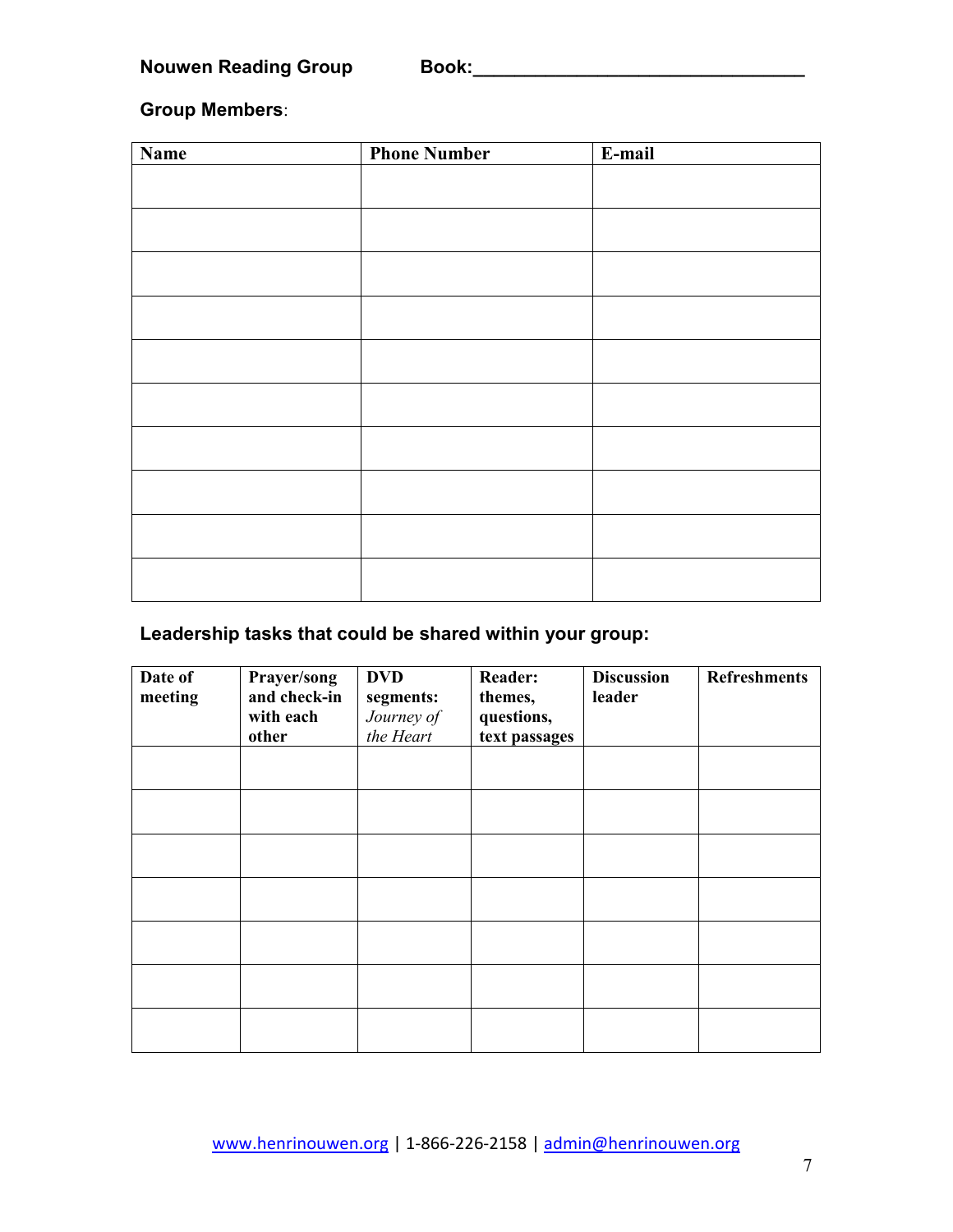## Nouwen Reading Groups Feedback Form



Thank you for your interest in Nouwen Reading Groups! We would be most appreciative if you could take a few minutes at the end of your last meeting to complete this feedback form and send to our office in the United States or Canada. We are eager to hear about your experience in the group and about the materials prepared by the Henri Nouwen Society. We continue to learn as we go along and with your help, we hope to improve and expand our offerings. Blessings!

1. Why did you decide to start/join a Nouwen reading group? (check as many as are appropriate for you)

| $\Box$ Enjoy discussing books $\Box$ Interested in discussions of a spiritual nature |                                                                                          |
|--------------------------------------------------------------------------------------|------------------------------------------------------------------------------------------|
|                                                                                      | $\Box$ Enjoy getting together with friends for any reason $\Box$ Want to meet new people |
| who are interested in spirituality $\square$ Nouwen's writing resonates with me      |                                                                                          |
| $\Box$ Did not know Nouwen's work but was interested $\Box$                          |                                                                                          |
| Other:                                                                               |                                                                                          |

2. How did you invite people to join your reading group/learn about the reading group?

 $\mathcal{L}_\mathcal{L}$  , and the contribution of the contribution of the contribution of the contribution of the contribution of the contribution of the contribution of the contribution of the contribution of the contribution of

 $\mathcal{L}_\mathcal{L}$  , and the contribution of the contribution of the contribution of the contribution of the contribution of the contribution of the contribution of the contribution of the contribution of the contribution of

\_\_\_\_\_\_\_\_\_\_\_\_\_\_\_\_\_\_\_\_\_\_\_\_\_\_\_\_\_\_\_\_\_\_\_\_\_\_\_\_\_\_\_\_\_\_\_\_\_\_\_\_\_\_\_\_\_\_\_\_\_\_\_\_\_\_\_\_\_\_\_

 $\mathcal{L}_\mathcal{L}$  , and the contribution of the contribution of the contribution of the contribution of the contribution of the contribution of the contribution of the contribution of the contribution of the contribution of

| $\square$ Spoke with friends/co-workers |  |
|-----------------------------------------|--|
| $\Box$ Announcement to congregation     |  |
| $\square$ Social Media                  |  |

 $\square$  Notice in church bulletin/newsletter  $\Pi$  Email

| — глиан         |
|-----------------|
| $\square$ Other |

3. What book did you reflect on?

4. Why were you interested in discussing this particular book?

5. How would you evaluate the Henri Nouwen Society reflection guide? (please circle appropriate number)

| Not helpful |  |  |                | Extremely helpful |  |  |          |  |  |
|-------------|--|--|----------------|-------------------|--|--|----------|--|--|
|             |  |  | $\overline{4}$ |                   |  |  | 7 8 9 10 |  |  |

6. How was the reflection guide used?

 $\Box$  Used it as a starting point only  $\Box$  Followed it carefully  $\Box$  Didn't use it at all

www.henrinouwen.org | 1-866-226-2158 | admin@henrinouwen.org